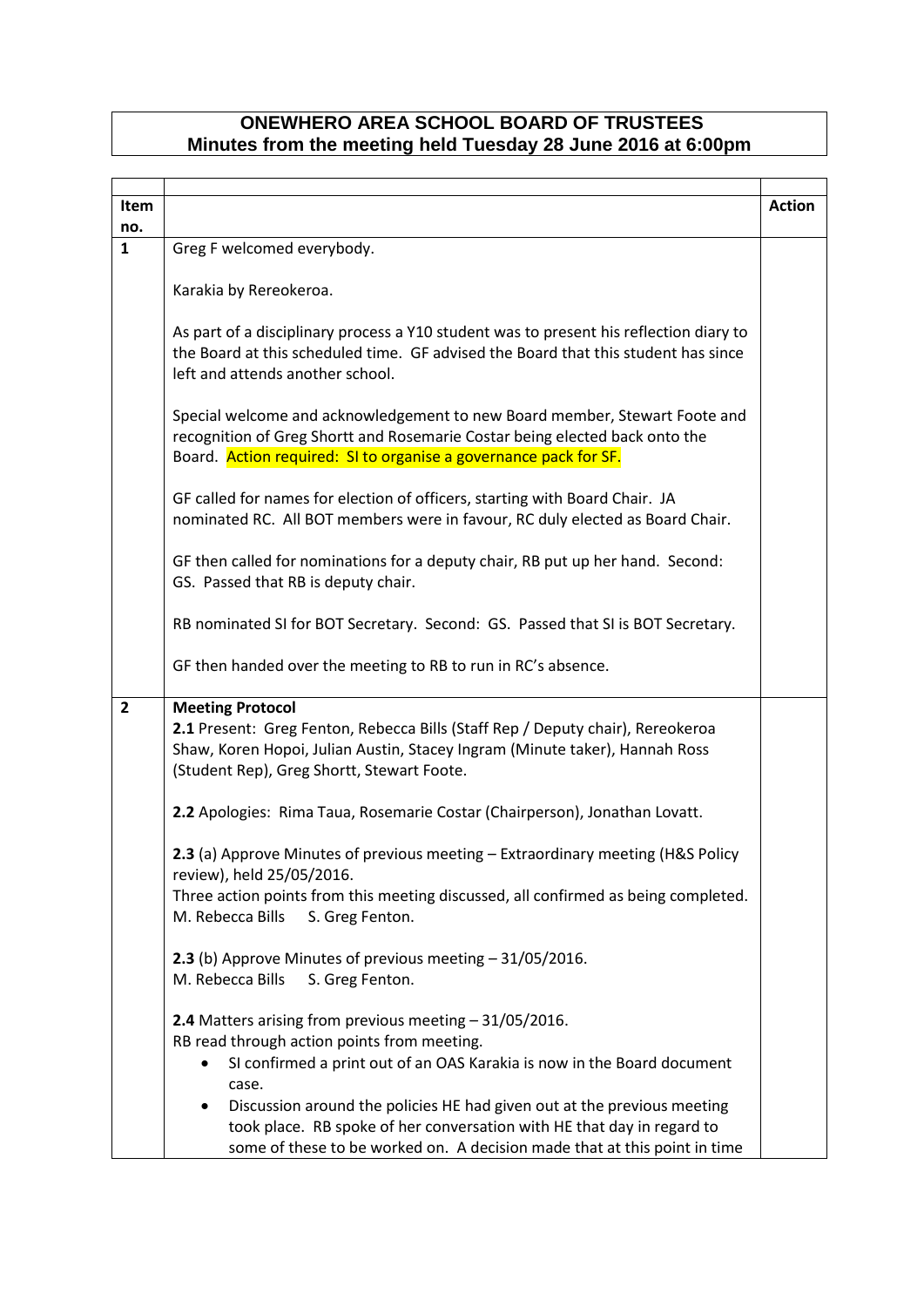|           | that we operate under the existing Concerns and Complaints policy until                                |  |
|-----------|--------------------------------------------------------------------------------------------------------|--|
|           | HE has looked into further.                                                                            |  |
| $\bullet$ | SI confirmed HE had been supplied with School Docs log in details to access<br>policies on 02/06/2016. |  |
| $\bullet$ | GF confirmed that there is a separate ledger set up for International                                  |  |
|           | Student fees.                                                                                          |  |
| $\bullet$ | GF confirmed he and HE had spoken to Liz via phone on 01/06/2016, Liz                                  |  |
|           | had confirmed that OAS is all accredited for International Students.                                   |  |
| $\bullet$ | KH advised she is looking into JP's contact with CYFs to identify a provider                           |  |
|           | to run staff training on the symptoms of child abuse. Action required: KH                              |  |
|           | to update next Board meeting as to when the staff training has been                                    |  |
|           | scheduled for.                                                                                         |  |
| $\bullet$ | The Parental information evening was discussed. KH advised that she has                                |  |
|           | been in touch with ABACUS who had initially supplied some information                                  |  |
|           | which KH presented. Board agreed that this sounded like a really good                                  |  |
|           | option for students, staff and community. Action required: KH to go back                               |  |
|           | to ABACUS to get price indications for a full day option, evening option and                           |  |
|           | talk about the content in further detail. KH to present potential dates and                            |  |
|           | detail at July Board meeting.                                                                          |  |
| $\bullet$ | Action required: Once this is finalised and cost understood, an application                            |  |
|           | to be made to the Community Board.                                                                     |  |
| $\bullet$ | KH also talked of another organisation called Methcon who talks to                                     |  |
|           | students, KH tentatively booked for 1 August, would be a gold coin                                     |  |
|           | donation. Action required: July meeting KH to present information and                                  |  |
|           | confirm date.                                                                                          |  |
| $\bullet$ | GF advised that the recruitment for the trial of the Fundraising and                                   |  |
|           | Sponsorship Co-ordinator role had not been advertised as yet. Action                                   |  |
|           | required: GF to recruit.                                                                               |  |
| $\bullet$ | SI confirmed that the MOE Circular 2013/06 Payments by students                                        |  |
|           | document had been circulated.                                                                          |  |
|           | Re Swimming Pool diving boards, GF presented quote - \$655.50 inc GST for                              |  |
|           | 6. HA would be able to install, so no additional cost there. GF asked if                               |  |
|           | these funds could be approved. All Board members agreed. Action                                        |  |
|           | required: GF to confirm order with Plaztuff, HA to install in time for                                 |  |
|           | opening of swimming season.                                                                            |  |
| ٠         | SI confirmed school logo had been sent to RC for the Care Cards. Action                                |  |
|           | required: RC organising printing of care cards.                                                        |  |
| ٠         | Attendance register - procedures and policy update. KH confirmed she has                               |  |
|           | completed the update and this was now with GF. Action required: GF to                                  |  |
|           | review and pass on to RB to update policy on School Docs.                                              |  |
| $\bullet$ | GS advised that he had almost finished the stock management system for                                 |  |
|           | OAS uniforms.                                                                                          |  |
| ٠         | BOT role descriptions, JA provided the Property version. Action required:                              |  |
|           | GS to complete H&S, RB to complete staff one, JL to complete Finance, HR                               |  |
|           | to complete the student version and RS to complete Maori Rep role. Once                                |  |
|           | completed please email to SI to compile.                                                               |  |
| $\bullet$ | SF confirmed that the Building appraisal for property maintenance of the                               |  |
|           | school rental properties had been completed and emailed. Action                                        |  |
|           | required: SI to circulate for review at July meeting.                                                  |  |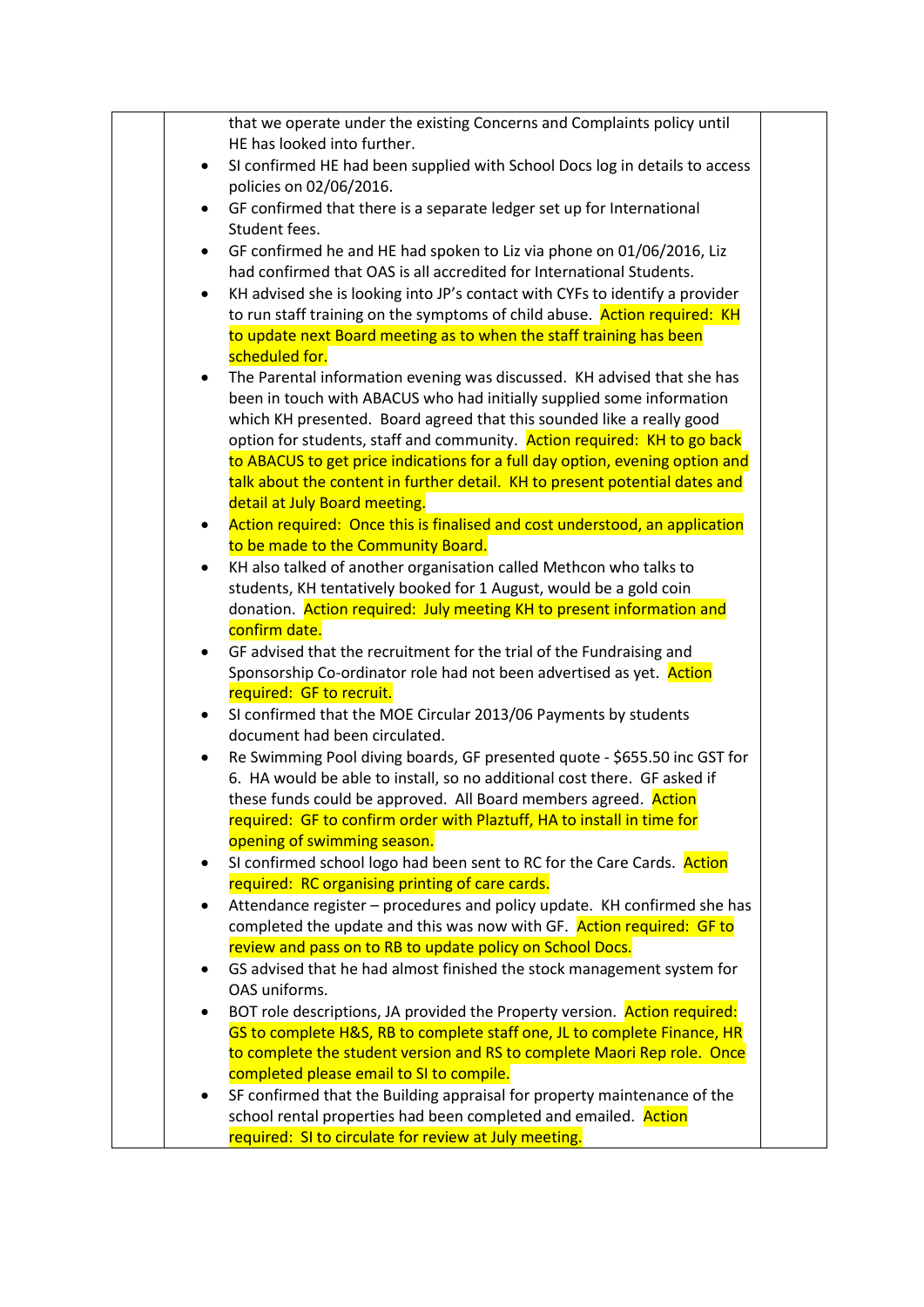|   |           | With regard to the tree removal requirement at the school rental                        |  |
|---|-----------|-----------------------------------------------------------------------------------------|--|
|   |           | properties, GS advised that Franklin Tree Services and Acer are in touch                |  |
|   |           | with HA. Action required: HA to advise update for July meeting.                         |  |
|   | $\bullet$ | SI advised that the Emergency Planning document was emailed to Board                    |  |
|   |           | members. The points raised by KP were discussed. Action required: SI to                 |  |
|   |           | update KP, KP to finalise document and provide to Board to be ratified. RB              |  |
|   |           | to then update School Docs.                                                             |  |
|   | $\bullet$ | Re the Hall upgrade due to be carried out before the 125 <sup>th</sup> Jubilee. Action  |  |
|   |           | point: GF to arrange work to be carried out in the term 3 holidays, to                  |  |
|   |           | investigate the funds sitting in the Community Hall account and to submit a             |  |
|   |           | Community Board proposal to assist with costs of upgrade.                               |  |
|   | $\bullet$ | GF advised that HA had made contact with our supplier around providing a                |  |
|   |           | lockable skip. They don't have these. HA looking into having a lockable                 |  |
|   |           | caged area to put the skip in. Action required: HA to provide Board with a              |  |
|   |           | quote and details of caged area idea.                                                   |  |
|   | $\bullet$ | Community recycling starting 1 July clarification on what will be allowed by            |  |
|   |           | the School is needed. Action required: RC to speak to council and update                |  |
|   |           | Board.                                                                                  |  |
|   |           | RB advised that a thank you letter from teachers and kids had been sent to              |  |
|   |           | the council in appreciation of the X-Man service / council initiative.                  |  |
|   |           | GF spoke around the visit from the Specialist Schools Safety Officer to                 |  |
|   |           | assess Hall Road. Action point: Awaiting response from the visit /                      |  |
|   |           | assessment.                                                                             |  |
|   |           | Liaison between OECC and OAS with regard to sharing H&S reports,                        |  |
|   |           | policies and emergency planning and procedures needs to take place once                 |  |
|   |           | this policy is finalised. Action point: Once the Emergency Planning and                 |  |
|   |           | procedures document is completed and ratified, GF to then make contact                  |  |
|   |           | with OECC around this.                                                                  |  |
|   |           | RS confirmed that the Maori rep profiles had been completed and                         |  |
|   |           | submitted for distribution in this weeks school newsletter.                             |  |
|   |           |                                                                                         |  |
|   |           | 2.5 Declaration of interests - Nil.                                                     |  |
| 3 |           | <b>Strategic decisions</b>                                                              |  |
|   |           | 3.1 Review of Policies - term 2 policies reviewed at previous meetings. Only            |  |
|   |           | outstanding thing for term 2, action required: Emergency Planning policy to be          |  |
|   |           | ratified once KP had made amendments and submitted.                                     |  |
|   |           |                                                                                         |  |
| 4 |           | <b>Strategic discussions</b>                                                            |  |
|   |           | Principal's report - Tabled as read.                                                    |  |
|   |           | M. Greg Fenton<br>S. Julian Austin                                                      |  |
|   |           | GF advised he has approached Greenstone Group, stating we are obliged to enlist         |  |
|   |           | services of a MOE approved company, to put together a proposal for a 5 year / 10        |  |
|   |           | year Property Plan. GF advised that KH would be working on this as part of her          |  |
|   |           | professional development.                                                               |  |
|   |           | GF then spoke about school uniforms, advising this takes a portion of the busy          |  |
|   |           | office staff's time, he would rather maximize their skillset better and not have the    |  |
|   |           | uniform as part of their day to day roles. It also meant gaining some space. GF         |  |
|   |           | presented the cost comparison between the existing supplier and School Tex and          |  |
|   |           | the benefits to the school of moving to School Tex. A discussion took place around      |  |
|   |           | our existing stocks, the sell through of this and the benefits to parents of being able |  |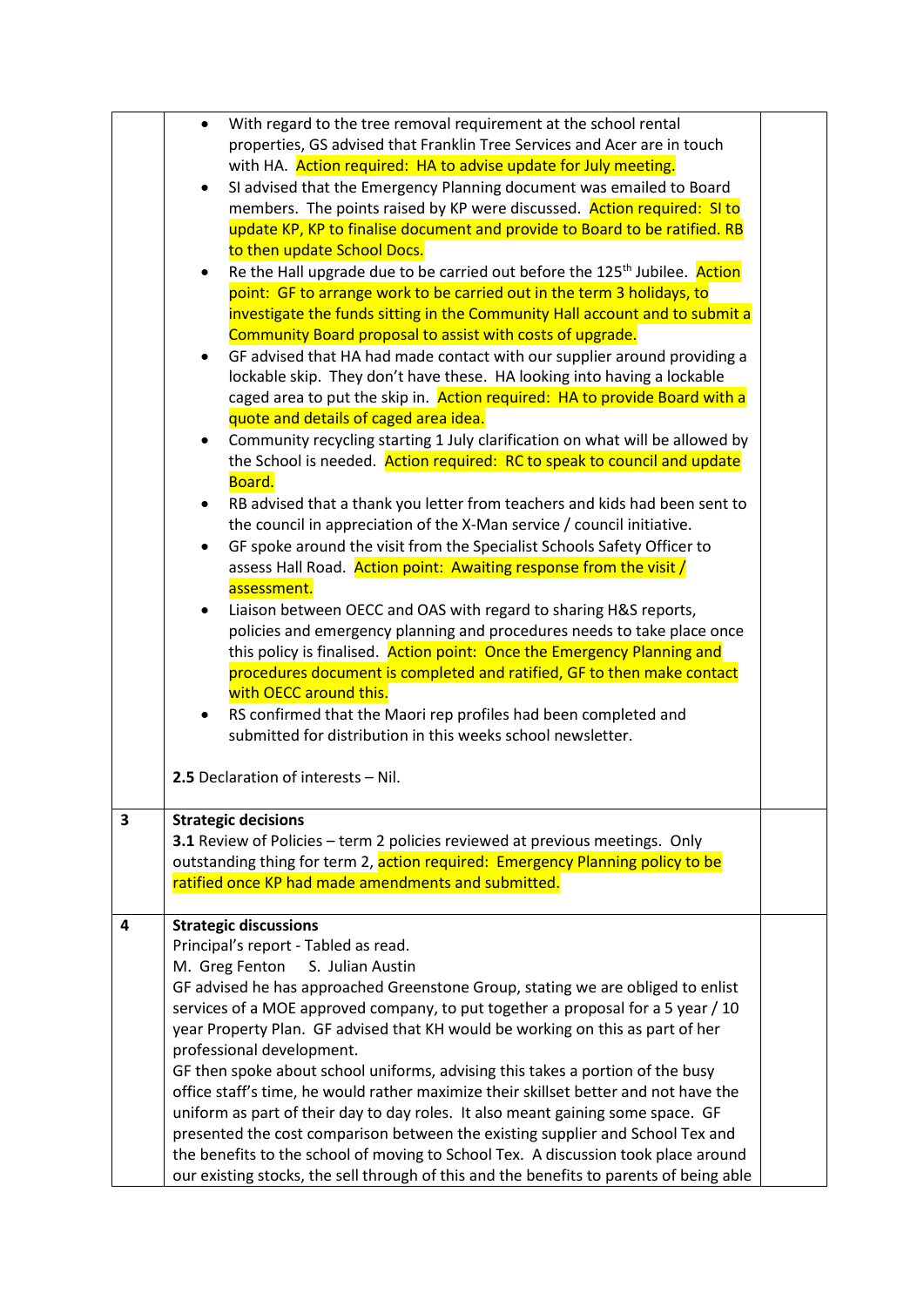|   | to purchase from TWL. A decision needed to be made as a commitment needed to<br>be indicated by 1 July to prepare for kick off next year. The decision was<br>unanimous to move to School Tex.                                                                                                                                                                                                                                                                                                                                                                                                                                                                                                                                                                               |  |
|---|------------------------------------------------------------------------------------------------------------------------------------------------------------------------------------------------------------------------------------------------------------------------------------------------------------------------------------------------------------------------------------------------------------------------------------------------------------------------------------------------------------------------------------------------------------------------------------------------------------------------------------------------------------------------------------------------------------------------------------------------------------------------------|--|
|   | GF then raised the wearing of the Boys first 15 rugby team members wearing their<br>rugby hoodies to school. How they had been told that this was not uniform and<br>not done through the school channel and therefore not to be worn at school. A<br>discussion then took place around the opportunity for sponsorship around team /<br>sports uniforms and if this is something the Board would consider. JA raised that<br>OAS would need full control over placement and size of sponsor details.<br>GS suggested that the new role of the Fundraising and Sponsorship Co-ordinator<br>could look at implementing a template. GF suggested this be limited to a Hoodie /<br>Jacket. Action required: KH to speak to RP to source samples via School Tex for<br>sign off. |  |
| 5 | <b>Monitoring</b>                                                                                                                                                                                                                                                                                                                                                                                                                                                                                                                                                                                                                                                                                                                                                            |  |
|   | 5.1 Finance report                                                                                                                                                                                                                                                                                                                                                                                                                                                                                                                                                                                                                                                                                                                                                           |  |
|   | M. Julian Austin<br>S. Greg Shortt                                                                                                                                                                                                                                                                                                                                                                                                                                                                                                                                                                                                                                                                                                                                           |  |
|   | JA talked through finance report, discussions took place around figures showing for                                                                                                                                                                                                                                                                                                                                                                                                                                                                                                                                                                                                                                                                                          |  |
|   | uniform, canteen. Action required: VJ to be informed whenever there is a sausage                                                                                                                                                                                                                                                                                                                                                                                                                                                                                                                                                                                                                                                                                             |  |
|   | sizzle or student initiative organized that will affect canteen sales. $GF / KH - when$<br>considering budget moving forward a hospitality budget to be developed to include                                                                                                                                                                                                                                                                                                                                                                                                                                                                                                                                                                                                 |  |
|   | catering for TODs, PB4L meetings or any hosted event that requires VJ's services.                                                                                                                                                                                                                                                                                                                                                                                                                                                                                                                                                                                                                                                                                            |  |
|   | JA advised May is 42% of the year. Budgets showing above this were discussed.                                                                                                                                                                                                                                                                                                                                                                                                                                                                                                                                                                                                                                                                                                |  |
|   | JA talked through Edtech report.                                                                                                                                                                                                                                                                                                                                                                                                                                                                                                                                                                                                                                                                                                                                             |  |
|   |                                                                                                                                                                                                                                                                                                                                                                                                                                                                                                                                                                                                                                                                                                                                                                              |  |
|   | 5.2 Staff report tabled as read.                                                                                                                                                                                                                                                                                                                                                                                                                                                                                                                                                                                                                                                                                                                                             |  |
|   | M. Rebecca Bills S. Greg Fenton                                                                                                                                                                                                                                                                                                                                                                                                                                                                                                                                                                                                                                                                                                                                              |  |
|   | 5.3 Student Rep Report tabled as read.                                                                                                                                                                                                                                                                                                                                                                                                                                                                                                                                                                                                                                                                                                                                       |  |
|   | M. Hannah Ross S. Rebecca Bills.                                                                                                                                                                                                                                                                                                                                                                                                                                                                                                                                                                                                                                                                                                                                             |  |
|   |                                                                                                                                                                                                                                                                                                                                                                                                                                                                                                                                                                                                                                                                                                                                                                              |  |
|   | 5.4 Maori Report                                                                                                                                                                                                                                                                                                                                                                                                                                                                                                                                                                                                                                                                                                                                                             |  |
|   | M. Rereokeroa Shaw<br>S. Julian Austin                                                                                                                                                                                                                                                                                                                                                                                                                                                                                                                                                                                                                                                                                                                                       |  |
|   | RS advised Hannah and De Adre had made all the phone calls and received a great                                                                                                                                                                                                                                                                                                                                                                                                                                                                                                                                                                                                                                                                                              |  |
|   | response from parents. RS advised there was a Matariki practice run on<br>Wednesday from 2pm for all students involved and staff briefing as well.                                                                                                                                                                                                                                                                                                                                                                                                                                                                                                                                                                                                                           |  |
|   | RS presented the Award nominations, menu, process for presentation and the                                                                                                                                                                                                                                                                                                                                                                                                                                                                                                                                                                                                                                                                                                   |  |
|   | programme for the Matariki evening. Action required: Hannah and De Adre to                                                                                                                                                                                                                                                                                                                                                                                                                                                                                                                                                                                                                                                                                                   |  |
|   | organise student photos and MC the evening.                                                                                                                                                                                                                                                                                                                                                                                                                                                                                                                                                                                                                                                                                                                                  |  |
|   |                                                                                                                                                                                                                                                                                                                                                                                                                                                                                                                                                                                                                                                                                                                                                                              |  |
|   | 5.5 Health & Safety Report                                                                                                                                                                                                                                                                                                                                                                                                                                                                                                                                                                                                                                                                                                                                                   |  |
|   | M. Greg Shortt<br>S. Greg F<br>GF advised that once the new build was finished the alarm sounding will be able to                                                                                                                                                                                                                                                                                                                                                                                                                                                                                                                                                                                                                                                            |  |
|   | be heard everywhere in the school.                                                                                                                                                                                                                                                                                                                                                                                                                                                                                                                                                                                                                                                                                                                                           |  |
|   | GS asked how the H&S meeting with staff went. GF and KH gave an update on this.                                                                                                                                                                                                                                                                                                                                                                                                                                                                                                                                                                                                                                                                                              |  |
|   | Action point: SI to send H&S meeting schedule to GS                                                                                                                                                                                                                                                                                                                                                                                                                                                                                                                                                                                                                                                                                                                          |  |
|   |                                                                                                                                                                                                                                                                                                                                                                                                                                                                                                                                                                                                                                                                                                                                                                              |  |
| 6 | <b>Inward Correspondence</b>                                                                                                                                                                                                                                                                                                                                                                                                                                                                                                                                                                                                                                                                                                                                                 |  |
|   | 6.1 NZSTA - NZSTA President and NZSAT Board election.<br>6.2 NZSTA - Annual Report, 2015.                                                                                                                                                                                                                                                                                                                                                                                                                                                                                                                                                                                                                                                                                    |  |
|   | 6.3 NZ Education Gazette - June 2016.                                                                                                                                                                                                                                                                                                                                                                                                                                                                                                                                                                                                                                                                                                                                        |  |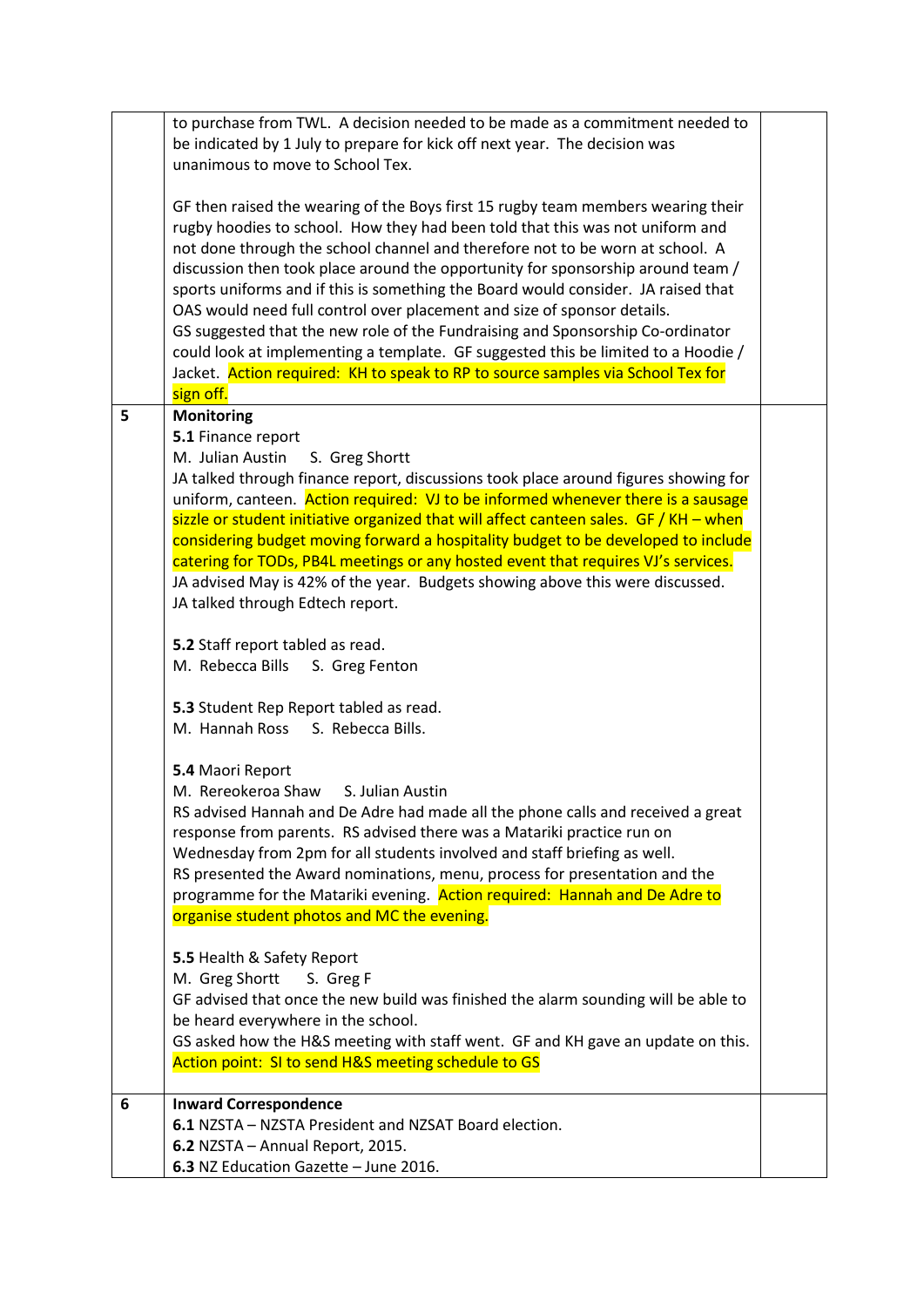|                         | 6.4 ERO - Vocational Pathways: Authentic and relevant learning May 2016. This                                                                                           |  |
|-------------------------|-------------------------------------------------------------------------------------------------------------------------------------------------------------------------|--|
|                         | was given to KH.                                                                                                                                                        |  |
|                         | 6.5 Staff Claim form for Damian Cameron - 5 year P endorsement (bus license).                                                                                           |  |
|                         | Board approved this claim. Action required: SI to give approved claim to SE for                                                                                         |  |
|                         | processing and update DC.                                                                                                                                               |  |
|                         | 6.6 Edtech - School Financial Accounting Software conversion to Xero. JA raised                                                                                         |  |
|                         | the need to see what reporting would look like and if there was an interface with                                                                                       |  |
|                         | KAMAR. Action required: SI has requested this info from Edtech, to be sent to                                                                                           |  |
|                         | finance sub-committee for review once received.                                                                                                                         |  |
|                         | 6.7 Thames Valley Blasting - Quotation for school pool painting. GF talked through                                                                                      |  |
|                         | the issue with the small pool, RB read through the quote. All agreed that the                                                                                           |  |
|                         | school and community did not want to lose the small pool. A discussion took place                                                                                       |  |
|                         | around where these funds would come from seeing this was not budgeted for. All                                                                                          |  |
|                         | agreed that a portion of the International Student fees to be put aside for this. All                                                                                   |  |
|                         | members agreed to accept the quote and carry out the work. Action required: HA                                                                                          |  |
|                         | to be updated. SI to contact Thames Valley Blasting, accepting quote and confirm                                                                                        |  |
|                         | work to be carried out in the term 3 school holidays.                                                                                                                   |  |
|                         | 6.8 Enviroplaz - cost to supply Plaztuff diving platforms. This was talked through in                                                                                   |  |
|                         | matters arising. Cost accepted by the Board.                                                                                                                            |  |
|                         | 6.9 Darroch - Important changes to insulation and smoke alarms residential                                                                                              |  |
|                         | tenancy regulations from 1 July 2016. A discussion around this took place, all                                                                                          |  |
|                         | agreed that this needs to happen, needs to be long life smoke alarm versions.                                                                                           |  |
|                         | Action required: GF to brief HA on this requirement.                                                                                                                    |  |
|                         | 6.10 Letter from year 7/8 syndicate teachers. RB read letter out to Board, all                                                                                          |  |
|                         | agreed that there should be an acknowledgement from the Board and                                                                                                       |  |
|                         | presentation of flowers along with this letter read at a staff briefing. Action                                                                                         |  |
|                         |                                                                                                                                                                         |  |
|                         | required: SI to arrange for flowers for staff meeting on 04/07/2016, GF / RB to                                                                                         |  |
|                         | present on behalf of board and read letter to all staff.                                                                                                                |  |
|                         |                                                                                                                                                                         |  |
| 6A                      | <b>Outwards Correspondence</b>                                                                                                                                          |  |
|                         | 6A.1 Thank you letter to Jane Stehr.                                                                                                                                    |  |
| $\overline{\mathbf{z}}$ | <b>General Business</b>                                                                                                                                                 |  |
|                         | 7.1 Outgoing Board member - it was all agreed that we send FL a thank you card                                                                                          |  |
|                         |                                                                                                                                                                         |  |
|                         | and voucher for her services and contribution to the OAS Board. Action required:                                                                                        |  |
|                         | SI to purchase voucher and card and send on behalf.                                                                                                                     |  |
|                         | 7.2 Ongoing drug issues (year 10 students). Discussion deferred from March                                                                                              |  |
|                         | meeting to June. Discussed earlier in meeting.                                                                                                                          |  |
|                         | 7.3 OAS Staff Code of Conduct. 2016 version tabled. SI requesting approval from                                                                                         |  |
|                         | Board to use to update employee files with this document. Board agreed /                                                                                                |  |
|                         | approved.                                                                                                                                                               |  |
|                         | 7.4 School Buses - recording of students on buses per trip per day. GF presented                                                                                        |  |
|                         | his idea on having a barcode printed on bus tags or student IDs, then using a                                                                                           |  |
|                         | barcode reader to read the barcodes on bus entry. GF has had initial conversation                                                                                       |  |
|                         | with CO around this information then feeding into our KAMAR system to record                                                                                            |  |
|                         | this information. GF advised that this would be relatively inexpensive and efficient.                                                                                   |  |
|                         | KH suggested a photo would need to be on the tag or student ID and that ID's for                                                                                        |  |
|                         | junior students would not be able to have names on for privacy reasons. It was                                                                                          |  |
|                         | clarified that OAS is responsible for students as soon as they got on the bus in the<br>morning therefore there needed to be a system adopted for both pick up and drop |  |